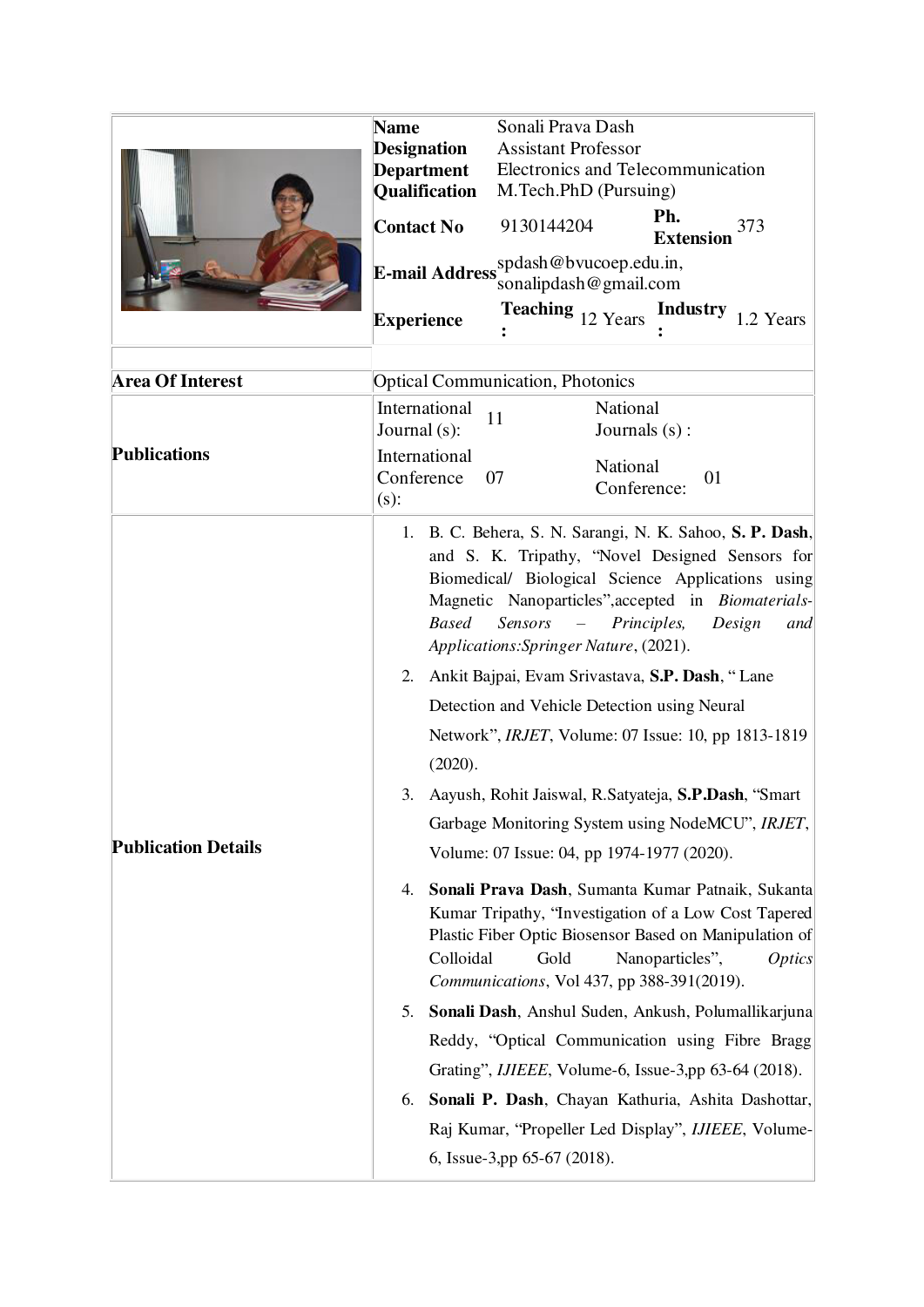| 7. Sonali Dash, Abhijeet Singh, Ankit Mishra, Dheeraj                                                                                                                                                                                                                                                             |
|-------------------------------------------------------------------------------------------------------------------------------------------------------------------------------------------------------------------------------------------------------------------------------------------------------------------|
| Anand, "Realization of All Logic Gates with Nand                                                                                                                                                                                                                                                                  |
| Gate using Optispice", <i>IJIEEE</i> , Volume-6, Issue-3,pp                                                                                                                                                                                                                                                       |
| 09-13 (2018).                                                                                                                                                                                                                                                                                                     |
|                                                                                                                                                                                                                                                                                                                   |
| 8. Sonali Prava Dash, A. Rinaldo, B. Srinivasan,<br>"Spectra Tailoring of Fiber Bragg Gratings through<br>Scanning Beam Fabrication Technique,"Journal of<br>Optics, Issue 44, Vol 4, pp330-336 (2015).<br>9. Sonali Prava Dash, Sukanta Kumar Tripathy, "Y-<br>shaped Design in Two Dimensional Photonic Crystal |
| Structure for Applications in Integrated Photonic<br>Circuits", Optik:Int.J.Light<br>Electron                                                                                                                                                                                                                     |
| Optik, Vol. 124, pp. 3649-3650 (2013).                                                                                                                                                                                                                                                                            |
| 10. J.Verma, S.P.Dash, and S.K.Tripathy "Design of a<br>concentration sensor based on photonic crystal fiber<br>single-mode<br>fiber,<br>placed<br>between<br>two<br>Soft<br>Nanoscience Letter, Vol3, ,pp36-38 (2013).                                                                                           |
| 11. S.K.Tripathy, SubikashSahu, Chinmay Mohapatro,                                                                                                                                                                                                                                                                |
| Sonali Prava Dash, "Implementation of optical logic                                                                                                                                                                                                                                                               |
| closed<br>2D-photonic<br>using<br>crystal<br>gates<br>structure", Optics Communications, Vol.285,pp 3234-<br>3237(2012).                                                                                                                                                                                          |
| 12. Sonali Prava Dash, Sukanta Kumar Tripathy,<br>"Controlling an Optical Signal in Two Dimensional<br>Photonic Crystal<br>Structure<br>using an<br>Elliptical<br>Defect", WRAP-2019:IEEE Photonics Society.                                                                                                      |
| 13. Sonali P. Dash and Sukanta K. Tripathy, "Improvement<br>of Transmission Efficiency in Solid Plastic Pipe using<br>ZnTe Quantum Dots for Lighting System", 41st OSI<br>ICAOP-2017.                                                                                                                             |
| 14. A.Hota, S.Dash and S.Tripathy "A high sensitive<br>Alcohol sensor based on Fiber Bragg grating written on<br>a photonic crystal fiber", Photonics 2014, Optics<br>Infobase, OSA Digital Library                                                                                                               |
| S.P.Dash,<br>M.Hota<br>15. S.Rath,<br>S.K.Tripathy,<br>and<br>"Realization of Optical XOR and OR Gates Using<br>Asymmetric Y Structure in a Two Dimensional<br>Photonic Crystal", AIP conference Proceedings in<br>International Workshop on Functional Materials-<br>2012, Vol. 1461, pp. 369-373.               |
| 16. S.Rath, S.P.Dash,<br>M. Hota<br>S.K.Tripathy,<br>and<br>"Realization of Optical OR Gates Using Asymmetric Y<br>Structure in a Two Dimensional Photonic Crystal",                                                                                                                                              |
|                                                                                                                                                                                                                                                                                                                   |
| 978-1-4673-0074-2/11/ © 2011 IEEE.<br>17. S.P.Dash, Mihir Hota, TrinathSahu and S.K.Tripathy,                                                                                                                                                                                                                     |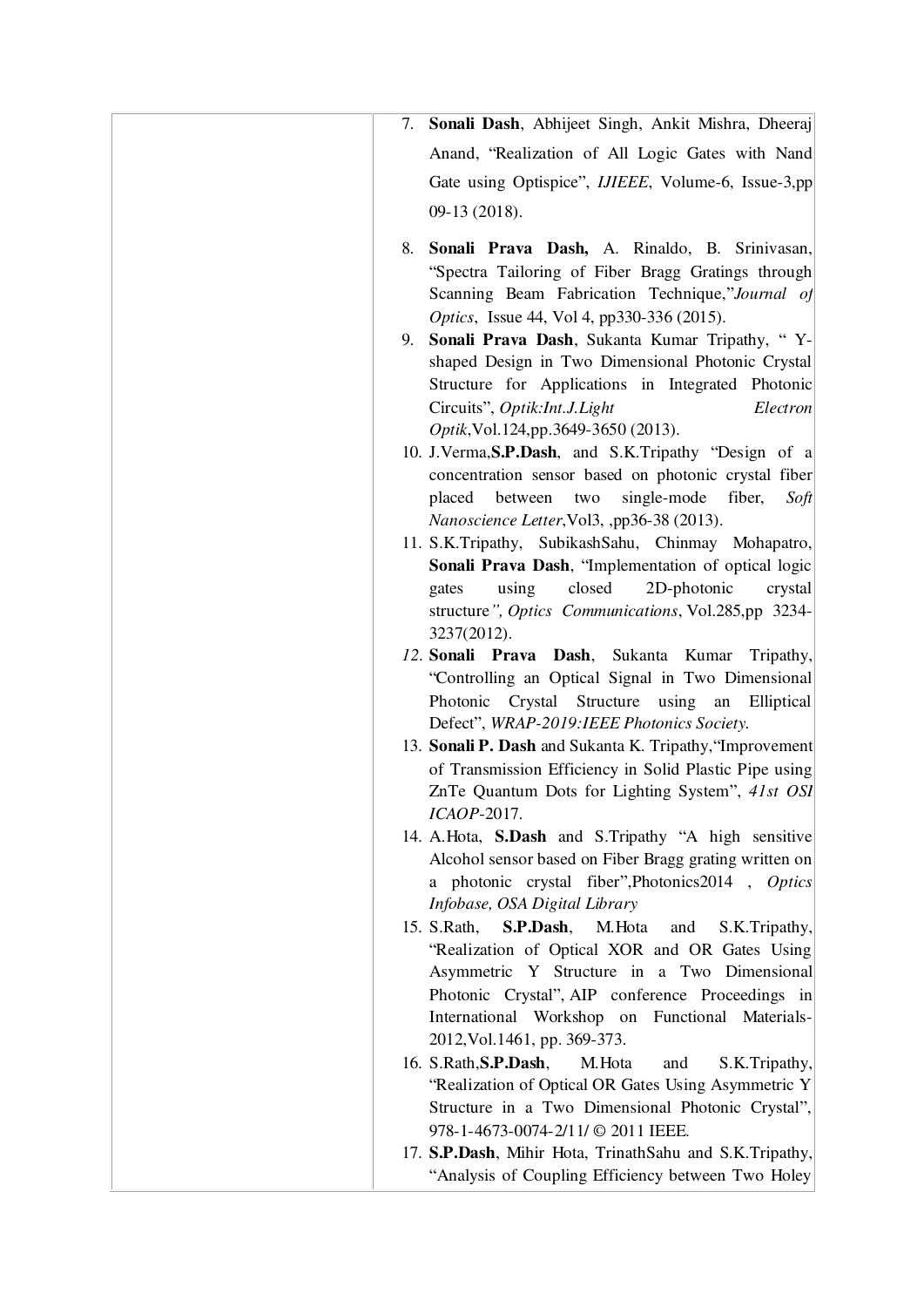|                                         | Fibers Using a Holographic Coupler, 978-1-4244-9799-<br>7/11/ ©2011 IEEE<br>18. Mihir Hota, S.P.Dash, TrinathSahu and S.K.Tripathy<br>"Analysis of coupling efficiency between two large"<br>mode area Photonic Crystal Fibers using a Holographic<br>Coupler" ICMARS-2011.<br>19. S. P. Dash, Mihir Hota, S.K. Tripathy "Segmented<br>Core-Clad Fiber Design for Enhanced SBS Threshold<br>and Improved Coupling Efficiency of using two fibers<br>by using a Holographic Coupler", ICMOT-2010                                                                                                                                                                                                                                                                                                                                                                                                                                                                                                                                                                                                                                                                                                                                  |
|-----------------------------------------|----------------------------------------------------------------------------------------------------------------------------------------------------------------------------------------------------------------------------------------------------------------------------------------------------------------------------------------------------------------------------------------------------------------------------------------------------------------------------------------------------------------------------------------------------------------------------------------------------------------------------------------------------------------------------------------------------------------------------------------------------------------------------------------------------------------------------------------------------------------------------------------------------------------------------------------------------------------------------------------------------------------------------------------------------------------------------------------------------------------------------------------------------------------------------------------------------------------------------------|
| <b>Books Published</b>                  |                                                                                                                                                                                                                                                                                                                                                                                                                                                                                                                                                                                                                                                                                                                                                                                                                                                                                                                                                                                                                                                                                                                                                                                                                                  |
| <b>Professional Memberships</b>         | <b>ISTE</b>                                                                                                                                                                                                                                                                                                                                                                                                                                                                                                                                                                                                                                                                                                                                                                                                                                                                                                                                                                                                                                                                                                                                                                                                                      |
| WorkShop/Seminar/Conference<br>attended | FDP on "Advancements and Research Opportunities in<br>$\bullet$<br>Electronics & Telecommunications", between $4^{\text{th}}-8^{\text{th}}$<br>August 2020 at BVDUCOEP, Pune.<br>Workshop on "Satellite Communication", between 6th-<br>10th Jan, 2020, at BVDUCOEP, Pune.<br>Workshop on "Optical Fiber Communication",<br>between4th-8th Nov, 2019,at BVDUCOEP, Pune.<br>Short term course on "Optical Network", between 27 <sup>th</sup> -<br>29 <sup>th</sup> Dec 2016 at IIT Delhi.<br>"Photonics-2016", between 4 <sup>th</sup> -8 <sup>th</sup> Dec 2016 at IIT<br>Kanpur.<br>International Workshop on "Nano sensor Science and<br>Technology" between 27th Feb-1st March 2013at<br>NIST, Berhampur collaborating with Naval Research<br>Lab<br>"Photonics-2012" between 9th -12th Dec 2012at IIT<br>Madras.<br>Workshop on "Plasmonic and Nano-optics" during<br>24th -30th June2012at University of Hyderabad,<br>organized by TIFR.<br>"Annual Photonics workshop" between 27th -28th<br>Feb2012 at CUSAT, Cochin<br>"International Workshop on Functional and Material"<br>between 25th -26th Dec 2011 at NIST, Berhampur<br>collaborating with Drexel University.<br>Certified NPTEL course from 2018 to 2020.<br>٠ |
| <b>Achievements</b>                     | Excellence in Research work from NIST in 2013.<br>National Photonics Fellow-2012 in IIT, Madras.<br>Best Paper Presentation Award on ICONSET-2011<br>at Satyabama University, Chennai.<br>Second Prize on IWFM-2011 at National Institute<br>$\bullet$                                                                                                                                                                                                                                                                                                                                                                                                                                                                                                                                                                                                                                                                                                                                                                                                                                                                                                                                                                           |